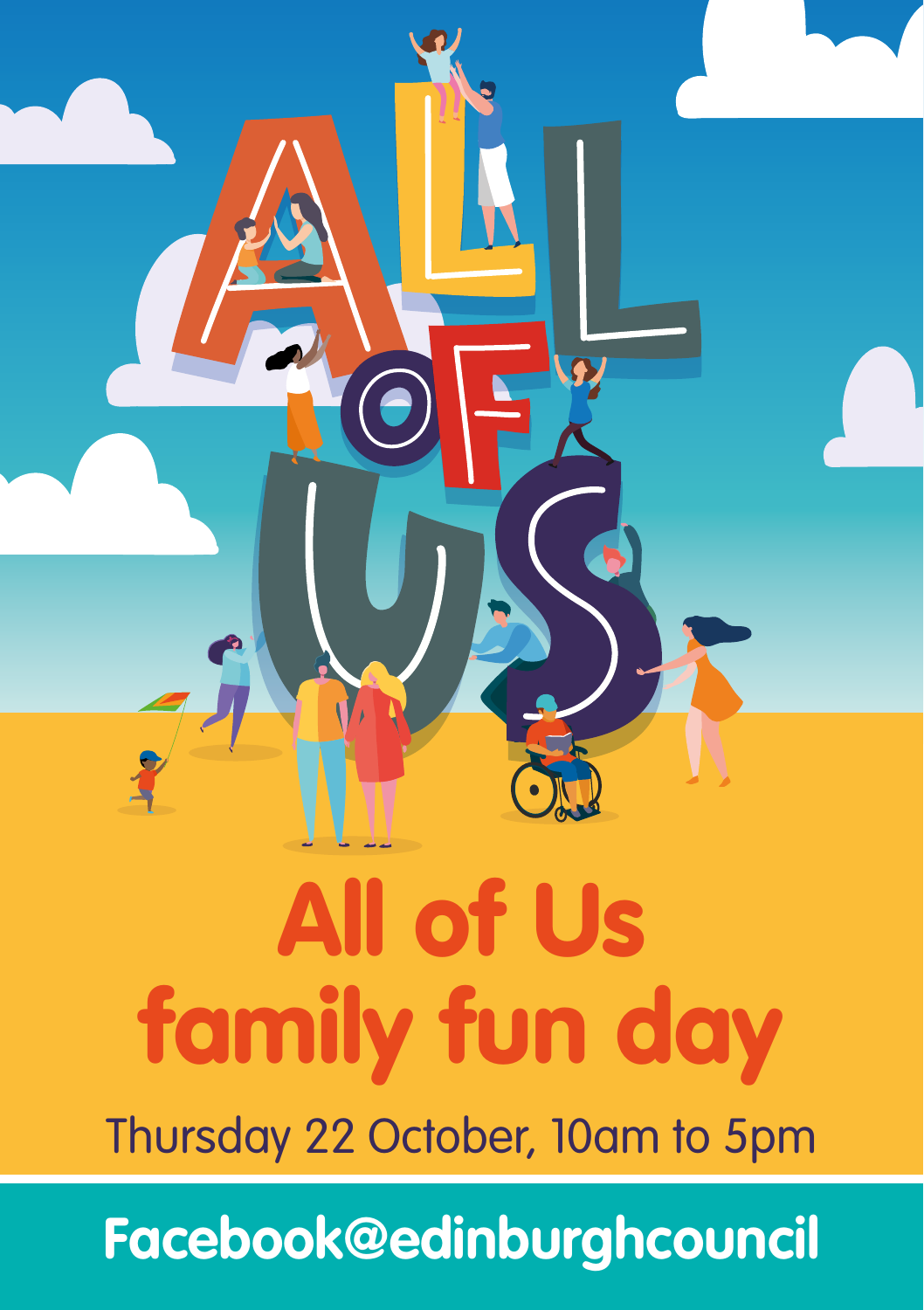## All of Us family fun day

Thursday 22 October, 10am to 5pm *[Facebook@edinburghcouncil](https://www.facebook.com/edinburghcouncil/)*

Join us for our free virtual family fun day. We've something for everyone – storytelling, arts and crafts, hairdressing, yoga, quiz and a scavenger hunt. Find out about local support for families at the same time.

We'll share some events on our Facebook pages on Thursday 22 October at the times listed below. You'll need to sign up for some of our events in advance. The event organiser will contact you with detail of how to take part on the day.

Go to [www.edinburgh.gov.uk/allofus](http://www.edinburgh.gov.uk/allofus) or see the links in the programme below.

#### **10am Bookbug by Edinburgh libraries**

#### Event location: *[Facebook@edinburghcouncil](https://www.facebook.com/edinburghcouncil/)*

Join Colin and Bookbug for a song and rhyme with your wee one. Sing along from the comfort of your own home.

#### **10.30am Spooktacular play with Play Talk Read**

#### Event location: *[www.facebook.com/playtalkread](https://www.facebook.com/playtalkread)*

*Suitable for families with children aged 0-4.* Autumn/Halloween arts and crafts and singing for families to try together. We can send you a free craft pack before the session. Please email [ptr@smartplaynetwork.org](mailto:ptr@smartplaynetwork.org) or text us on 07801897171.

#### **11am Hairstyle help with Dad's Rock**

#### Sign up in advance at *[bit.ly/33fgoEH](https://www.eventbrite.co.uk/e/hairstyle-workshop-for-dads-and-mums-online-tickets-123142666029)*

*Open to dads and mums with children 2 years and over.* Our popular hairstyle workshop comes to you. A fun, relaxed hairstyle session, with our trained team who will help dads and mums gain practical skills in how to plait and put up hair, including pony tails. Please bring your child and hair brush, hair ties, hair bands etc. You must sign up in advance.

#### **11.30am Children inspired by yoga online**

#### Event location: *[Facebook@edinburghcouncil](https://www.facebook.com/edinburghcouncil/)*

*Suitable for children 8-11*. A short yoga session introducing popular poses, some calming breathing, and as always, a relaxation at the end.

#### **12 noon Parents vs kids Halloween quiz with NSPCC**

#### Sign up in advance at *[bit.ly/Edinquiz](https://www.eventbrite.com/e/the-parents-vs-kids-halloween-quiz-tickets-122517112983)*

*Suitable for primary school aged children*. Know your Hocus Pocus from your Halloweentown? Your candy apples from your candy corn? This quiz pitches parents against their children in a fun filled quiz all about Halloween. The event will be via zoom and you must register in advance.

#### **12.30pm One Parent Family Scotland**

#### Event location: *[Facebook@edinburghcouncil](https://www.facebook.com/edinburghcouncil/)*

*Aimed at one parent families*. Tom talks about their service and what they do to support one parent families.

#### **12.45pm Keeping kids safe online (for parents only)**

#### Sign up in advance at *[http://bit.ly/Eonlinesafety](https://register.gotowebinar.com/register/8909581723732933644)*

*Suitable for parents only.* The internet is an amazing place. Kids can play, create, learn and connect – the possibilities are endless. But there are also risks. To help, the NSPCC and O2 are working together to offer free 30 minute webinars for parents, carers and grandparents to make it easy for you to keep your family safe online.

#### **1pm Scavenger hunt with HomeLink**

#### Sign up in advance by emailing *[lyndsey.m@homelinkfamilysupport.org](mailto:lyndsey.m%40homelinkfamilysupport.org?subject=Scavanger%20sign%20up)*

*Suitable for children under 6 (and their parents) and will take place via zoom.* Join HomeLink for this fun scavenger hunt. The session will last approximately 20 minutes.

#### **1.30pm Positive Transitions Service people know how**

#### Event location: *[Facebook@edinburghcouncil](https://www.facebook.com/edinburghcouncil/)*

The video showcases our Positive Transitions Service, a service with a range of projects supporting children, young people and families in Edinburgh and East Lothian.

#### **2pm Story time with Stepping Stones**

#### Event location: *[Facebook@edinburghcouncil](https://www.facebook.com/edinburghcouncil/)*

*Suitable for children under 5.* Anna from Stepping Stones will be reading three children's stories. Come and listen in.